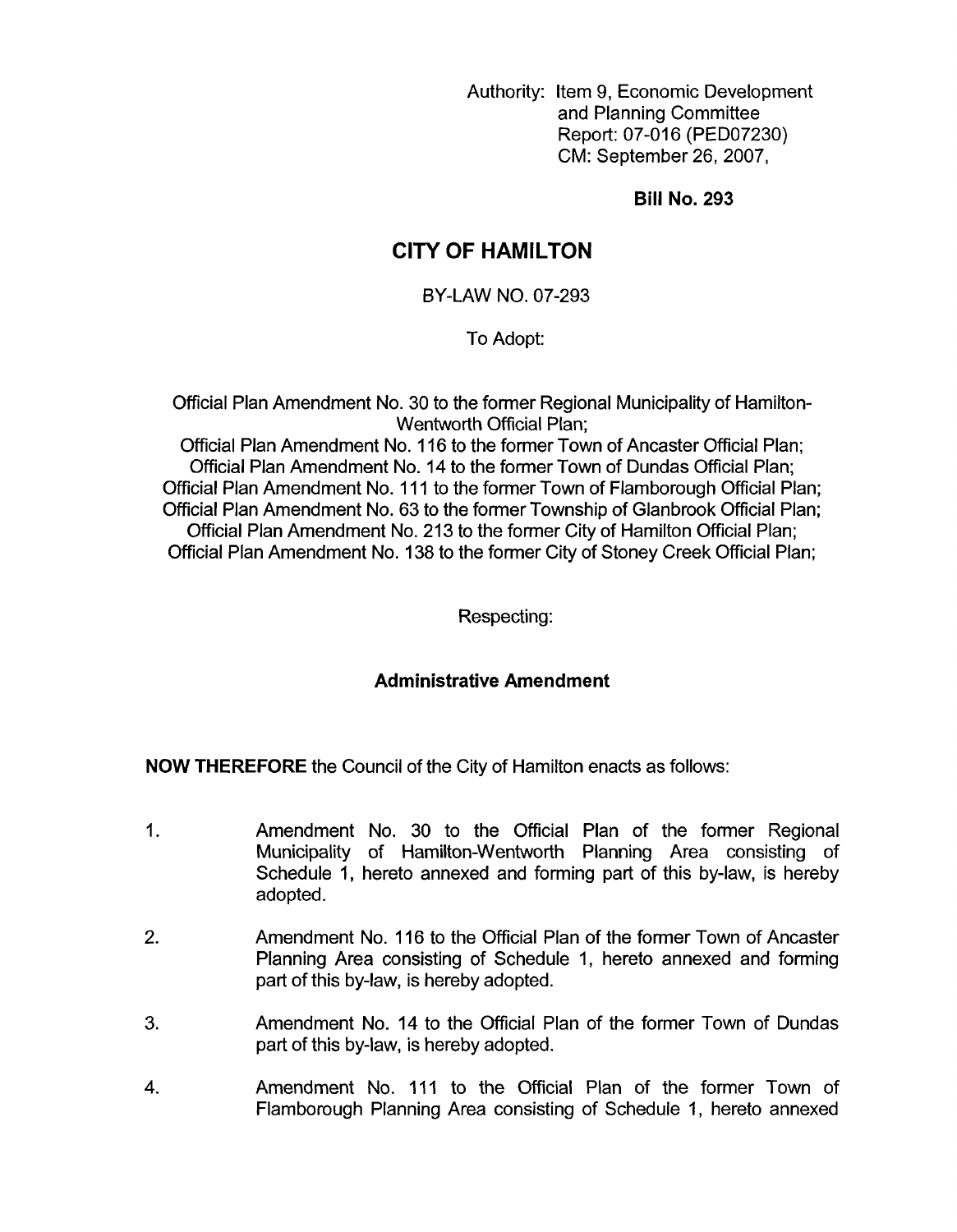and forming part of this by-law, is hereby adopted.

- **5.**  Amendment **No.** 63 to the Official Plan of the former Township of Glanbrook Planning Area consisting of Schedule 1, hereto annexed and forming part of this by-law, is hereby adopted.
- 6. Amendment No. 213 to the Official Plan of the former City of Hamilton Planning Area consisting of Schedule 1, hereto annexed and forming part of this by-law, is hereby adopted.
- 7. Amendment **No.** 138 to the Official Plan of the former City of Stoney Creek Planning Area consisting of Schedule 1, hereto annexed and forming part of this by-law, is hereby adopted.

PASSED and ENACTED this 10<sup>th</sup> day of October, 2007

Fred Eisenberger

Mayor

- Róse Cat

Acting City Clerk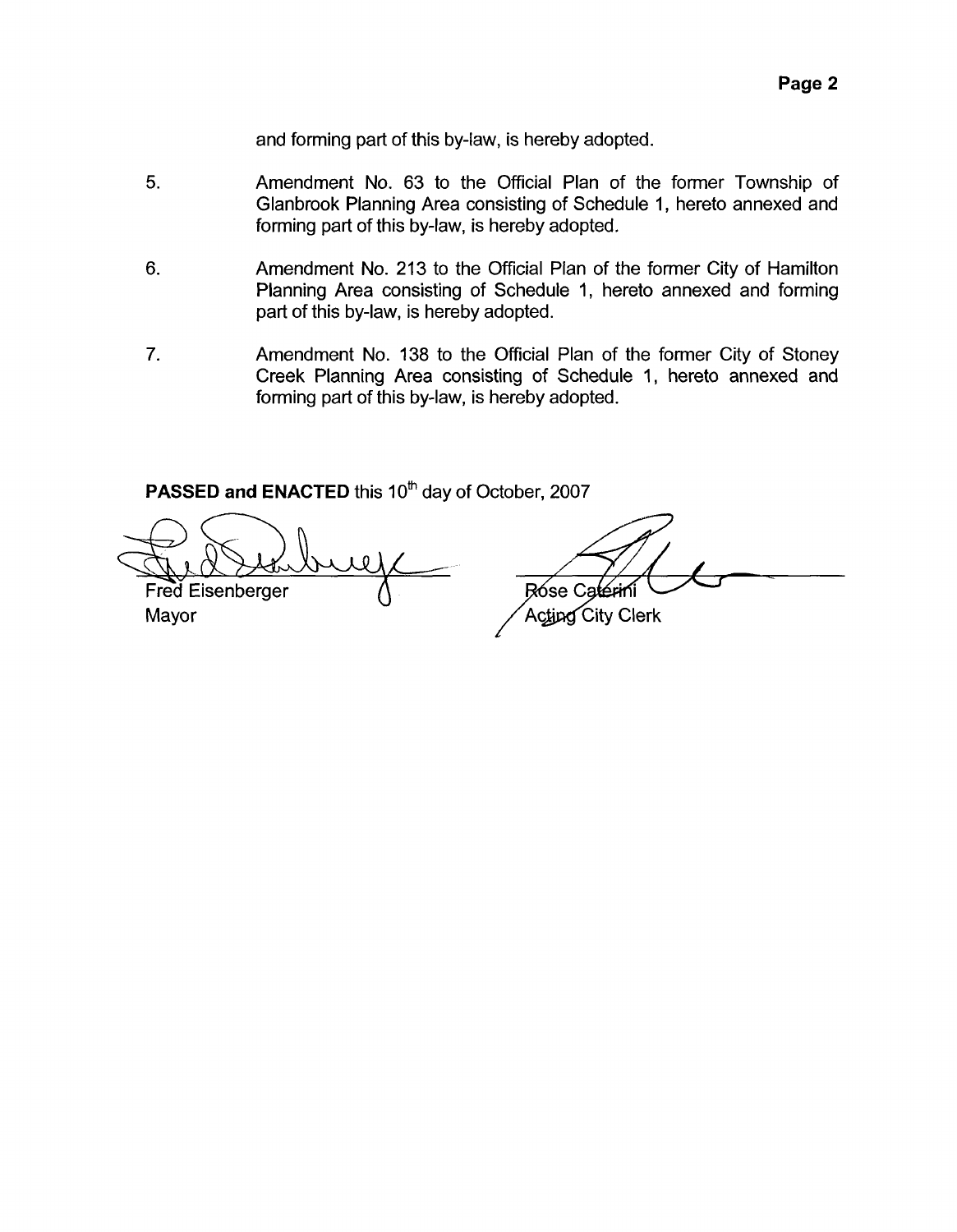# **Administrative Amendments**

# **to the**

**Official Plans of the former Regional Municipality of Hamilton-Wentworth, City of Hamilton, Town of Ancaster, Town of Dundas, Town of Flamborough, Township of Glanbrook and City of Stoney Creek** 

The following text, together with Schedules "A" through "B", attached hereto, constitutes;

- 1. Official Plan Amendment No. 30 to the former Regional Municipality of Hamilton-Wentworth Official Plan;
- 2. Official Plan Amendment No. 116 to the former Town of Ancaster Official Plan;
- 3. Official Plan Amendment No. **14** to the former Town of Dundas Official Plan;
- **4.** Official Plan Amendment No. 111 to the former Town of Flamborough Official Plan
- 5. Official Plan Amendment No. 63 to the former Township of Glanbrook Official Plan;
- 6. Official Plan Amendment No. 213 to the former City of Hamilton Official Plan; and,
- 7. Official Plan Amendment **No.** 138 to the former City of Stoney Creek Official Plan.

## **Purpose:**

The purpose of these amendments is to incorporate a number of minor changes into the Official Plans for the former Regional Municipality of Hamilton-Wentworth, the former Towns of Ancaster, Dundas, and Flamborough, the former Township of Glanbrook, and the former Cities of Hamilton and Stoney Creek.

The effect of the amendments is to revise/correct section numbering and typographical errors, and to update mapping of the Niagara Escarpment Plan in the Regional Municipality of Hamilton-Wentworth Official Plan.

#### **Basis:**

The basis for permitting these amendments is as follows:

*<sup>0</sup>*The administrative changes will reflect current land uses and approvals so as to more accurately guide future development;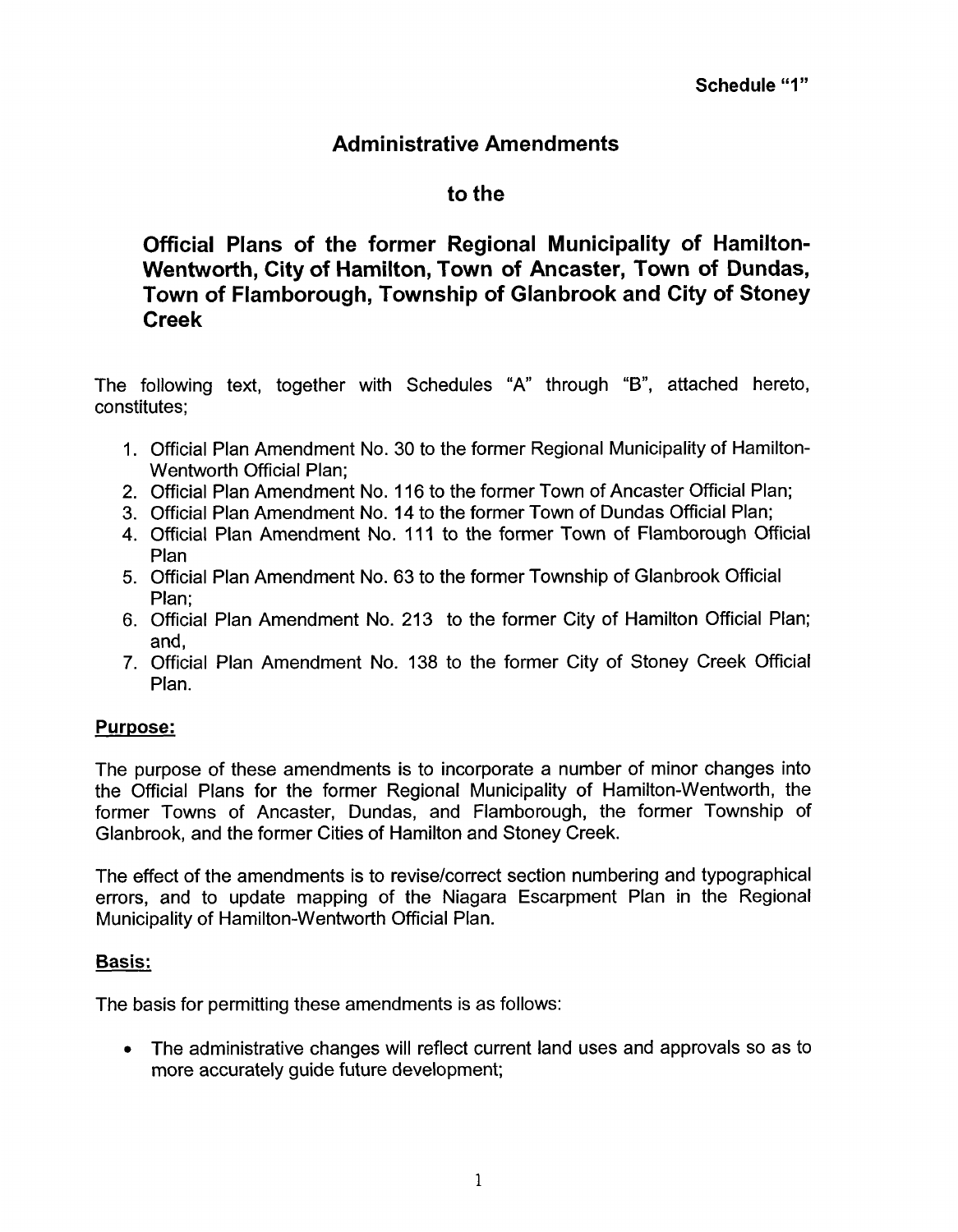The administrative changes are minor and do not affect the purpose and intent  $\bullet$ of the approved Plans.

## **Actual Changes:**

#### *I. Former Regional Municipality of Hamilton- Wentworth Official Plan*

#### **A. TEXT**

| <b>Policy</b> | Change                                                   | <b>Explanation</b>      |
|---------------|----------------------------------------------------------|-------------------------|
| 2.3.5         | Renumber as 2.3.4                                        | Correct numbering error |
| 3.1.4.6       | Renumber duplicate policy from OPA   Correct duplication |                         |
|               | duplicate   No. 13 as $3.1.4.12$                         |                         |

#### **B. SCHEDULES**

a) Map No. 3a be repealed and replaced, as shown on Schedule "A" of this amendment:

| Change                                                             | <b>Explanation</b>                  |
|--------------------------------------------------------------------|-------------------------------------|
| Map 3a to be repealed and replaced   Updates to mapping of Niagara |                                     |
| in its entirety                                                    | Escarpment Plan Areas in urban area |

b) Map No. 3b be repealed and replaced, as shown on Schedule "B" of this amendment:

| Change                                                             | <b>Explanation</b>                  |
|--------------------------------------------------------------------|-------------------------------------|
| Map 3b to be repealed and replaced   Updates to mapping of Niagara |                                     |
| in its entirety                                                    | Escarpment Plan Areas in urban area |

## *2. Former Town of Ancaster Official Plan:*

|                | <b>Policy</b>  | Change                                                                                            | <b>Explanation</b>                        |
|----------------|----------------|---------------------------------------------------------------------------------------------------|-------------------------------------------|
|                | $5.5.2$ vi)    | Renumber as 5.5.2 vii)                                                                            | Correct duplication                       |
| $\overline{2}$ | 5.5.4<br>vii)  | Renumber duplicate Subsection 5.5.4<br>vii) as 5.5.4 viii)                                        | Correct duplication                       |
| 3              | 5.5.5<br>viii) | Renumber as 5.5.5 vii)                                                                            | Correct numbering error                   |
| 4              | 5.10.2         | Reference to<br>Subsection 5.10.2 be deleted and<br>replaced with a reference to policy<br>7.8.2. | policy $6.8.2$ in Correct numbering error |
| 5              | 17.14.2        | Renumber as 7.14.2                                                                                | Correct typo                              |
| 6              | 5.7.50         | Duplicate policy number 5.7.50 from                                                               | <b>Correct duplication</b>                |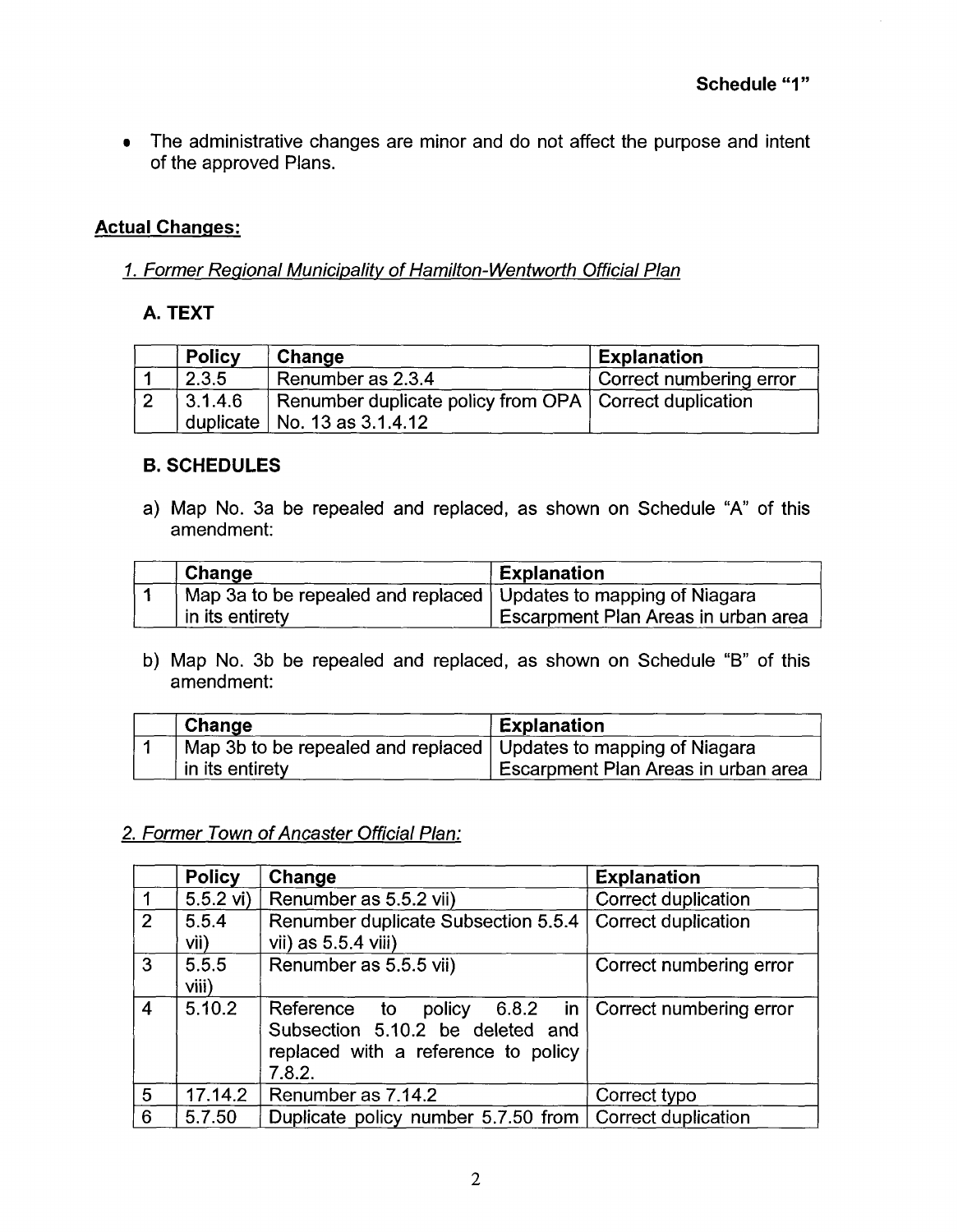|        | OPA No. 107 renumbered to 5.7.53                                                                 |           |  |
|--------|--------------------------------------------------------------------------------------------------|-----------|--|
| 5.7.47 | Reference to Schedule "F-1" be Correct typo<br>deleted and replaced<br>reference to Schedule "F" | with<br>a |  |

# *3. Former Town* of *Dundas Official Plan*

|                | <b>Policy</b>   | Change                                                                                                                                                    | <b>Explanation</b> |
|----------------|-----------------|-----------------------------------------------------------------------------------------------------------------------------------------------------------|--------------------|
|                | 3.4.4.1         | Reference to "Schedule "B-1" as   Correct typo<br>preamble   EXCEPTION RMU 2" deleted and<br>replaced with "Schedule "B-1" as<br><b>EXCEPTION RMU 1".</b> |                    |
| $\overline{2}$ | 3.11.5.1 <br>a) | Replace "as" after the words "area   Correct typo<br>identified" with "in" to read "With the<br>area identified in Schedule"                              |                    |

# *4. Former Town* of *Flamborouah Official Plan*

# **A. TEXT**

|                  | <b>Policy</b>                                                                                                     | Change                                                                                                                                                                                         | <b>Explanation</b>  |
|------------------|-------------------------------------------------------------------------------------------------------------------|------------------------------------------------------------------------------------------------------------------------------------------------------------------------------------------------|---------------------|
| 1                | Duplicate<br>OPA No. 99<br>(Flamborough<br>Springs)                                                               | Renumber as OPA No. 100                                                                                                                                                                        | Correct duplication |
| $\overline{2}$   | B.5.7.8.9<br>(OPA No. 99<br>(Flamborough<br>Springs)                                                              | Renumber policy "B.5.7.8.9" to<br>"B.5.7.8"                                                                                                                                                    | Correct typo        |
| 3                | D.6.1.5                                                                                                           | Delete the reference to "A.5.2.4"<br>and replace with "D.6.1.4"                                                                                                                                | Correct typo        |
| $\boldsymbol{4}$ | All references<br>to the<br>"Clappison's<br>Corner<br>Industrial<br><b>Business</b><br>Park<br>Secondary<br>Plan" | All references to "Clappison's<br><b>Corner Industrial Business Park</b><br>Secondary Plan" be deleted and<br>replaced with "Flamborough<br><b>Industrial Business Park</b><br>Secondary Plan" | Correct typo        |

## **B. SCHEDULE**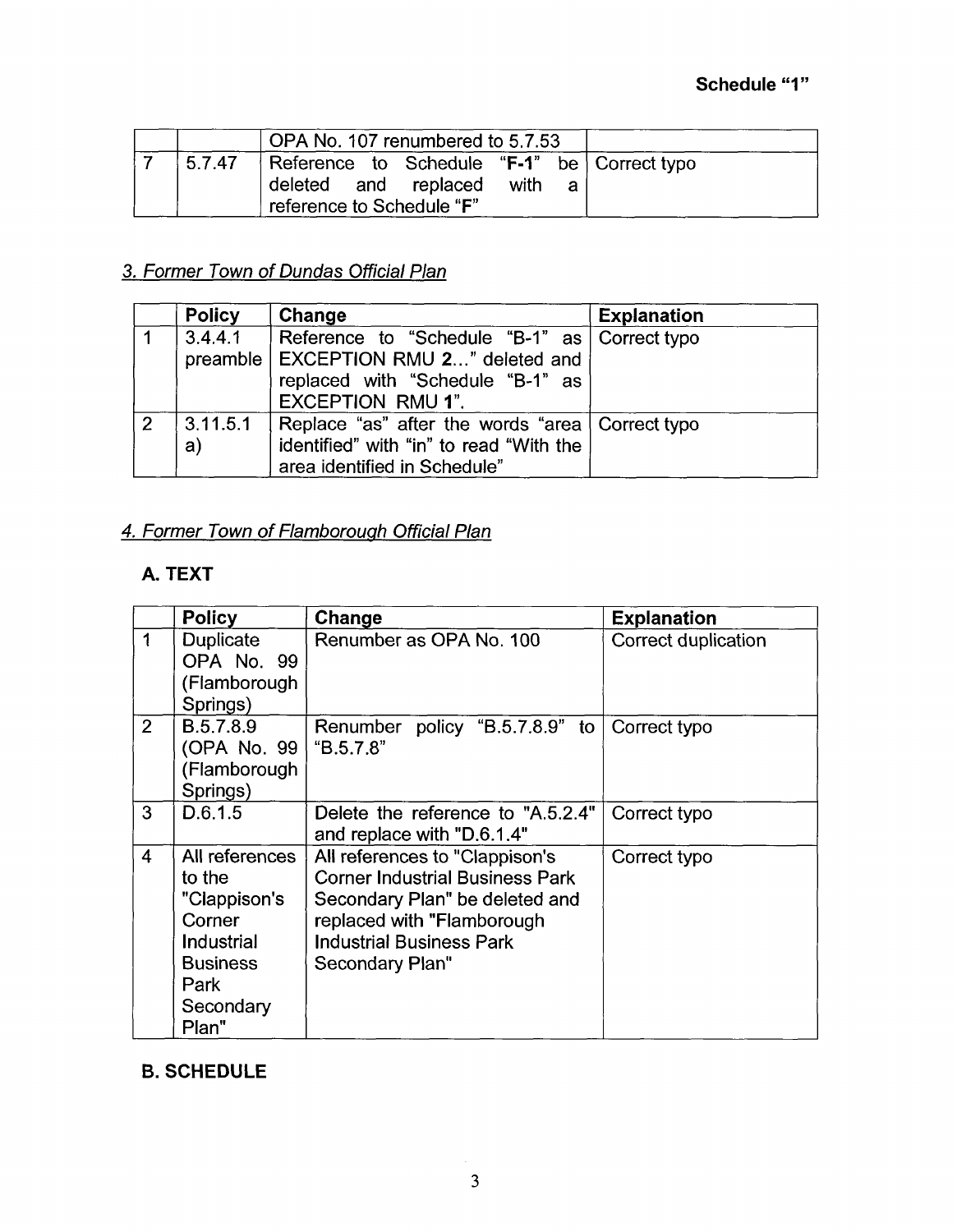a)  $P$ lan – be revised as follows: Schedule "A1" - Land Use Plan - Flamborough Business Park Secondary

| Change                                                                                                                                           | <b>Explanation</b> |
|--------------------------------------------------------------------------------------------------------------------------------------------------|--------------------|
| Legend $-$ "General Industrial"   Legend entry does not match<br>revised to "General Industrial $-$ designation in text<br><b>Business Park"</b> |                    |

## *5. Former Township of Glanbrook Official Plan*

|                | <b>Policy</b>                | Change                                                           | <b>Explanation</b> |
|----------------|------------------------------|------------------------------------------------------------------|--------------------|
|                | B.2.2.3.1<br>$(h)$ and $(i)$ | Renumber as $B.2.2.3.1$ (a) and (b)                              | Correct typo       |
| $\overline{2}$ | duplicate<br>$(a)$ and $(b)$ | B.2.2.3.3.3   Renumber as B.2.2.3.3.3 (h) and (i)   Correct typo |                    |

# *6. Former City of Hamilton Official Plan*

| <b>Policy</b> | Change                                                                                                                                                    | <b>Explanation</b> |
|---------------|-----------------------------------------------------------------------------------------------------------------------------------------------------------|--------------------|
|               | A.2.9.3.81   Reference to "lands shown on   Correct typo<br>Schedule "B-1" deleted<br>and<br>replaced with a reference to "lands<br>shown on Schedule "B" |                    |

## *7. Former City of Stoney Creek Official Plan*

| <b>Policy</b> | Change                                                                                                            | <b>Explanation</b> |
|---------------|-------------------------------------------------------------------------------------------------------------------|--------------------|
|               | Duplicate The duplicate policy "A.7.2.13, Correct typo<br>A.7.2.13   Minister's Order" be renumbered as<br>4.7.5" |                    |
| A.7.2.18      | Renumber A.7.2.18" to "A.7.2.17"                                                                                  | Correct typo       |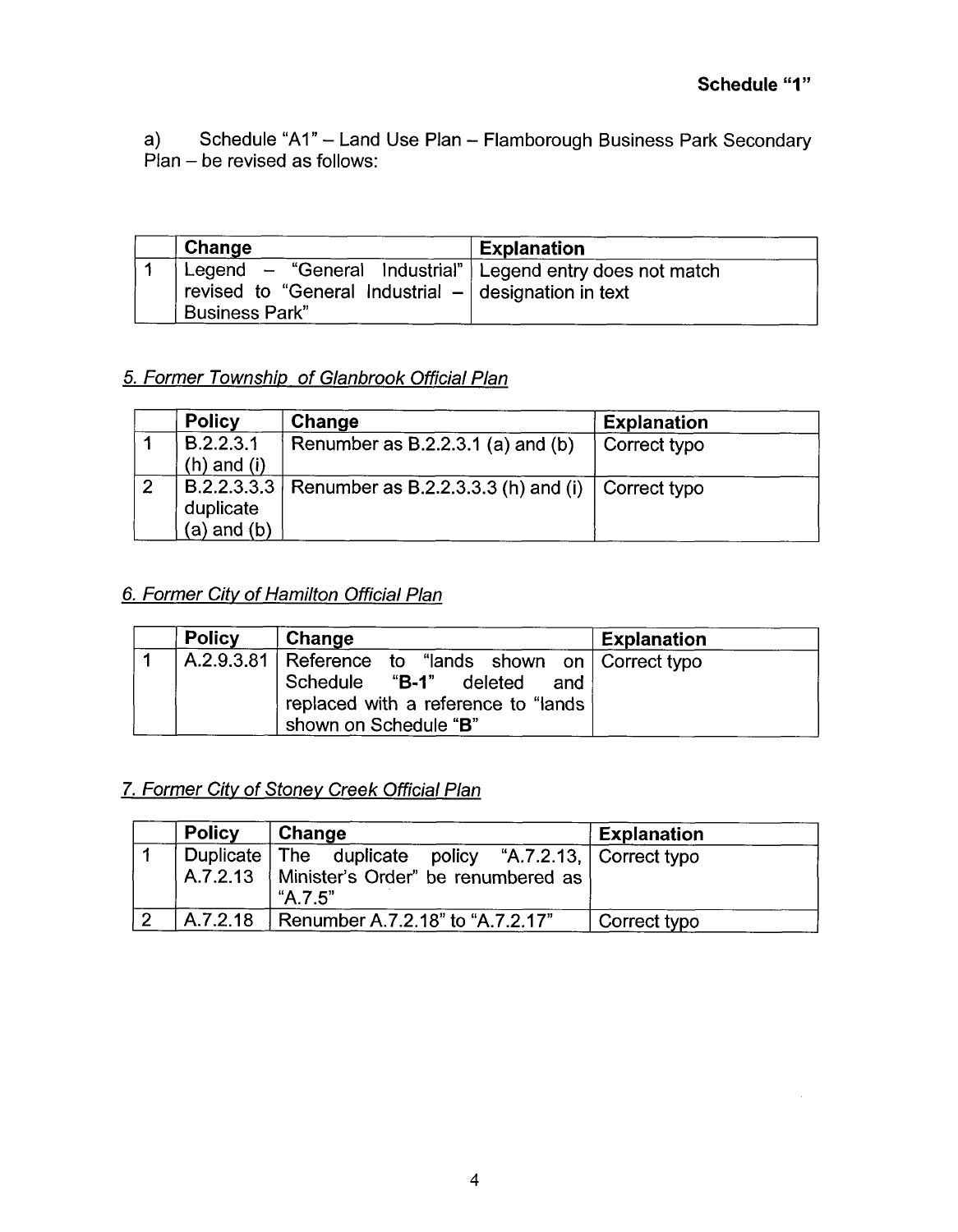### **Implementation:**

The provisions of Section D.4.4 and D.4.7 of the former Regional Municipality of Hamilton-Wentworth; Section 7.3.2 of the former Town of Ancaster Official Plan; Section 5.18.2 of the former Town of Dundas Official Plan; Section F.3.1 and F.3.2 of the former Town of Flamborough Official Plan; Section G.6.2 of the former Township of Glanbrook Official Plan; Section D.9.3 of the former City of Hamilton Official Plan; and Section F.12.2 of the former City of Stoney Creek Official Plan; will give effect to the Amendments.

This is Schedule "1" to By-law No. 07-293 passed on the 10th day of October, 2007.

Mayor

City of Hamilton

**City Clerk**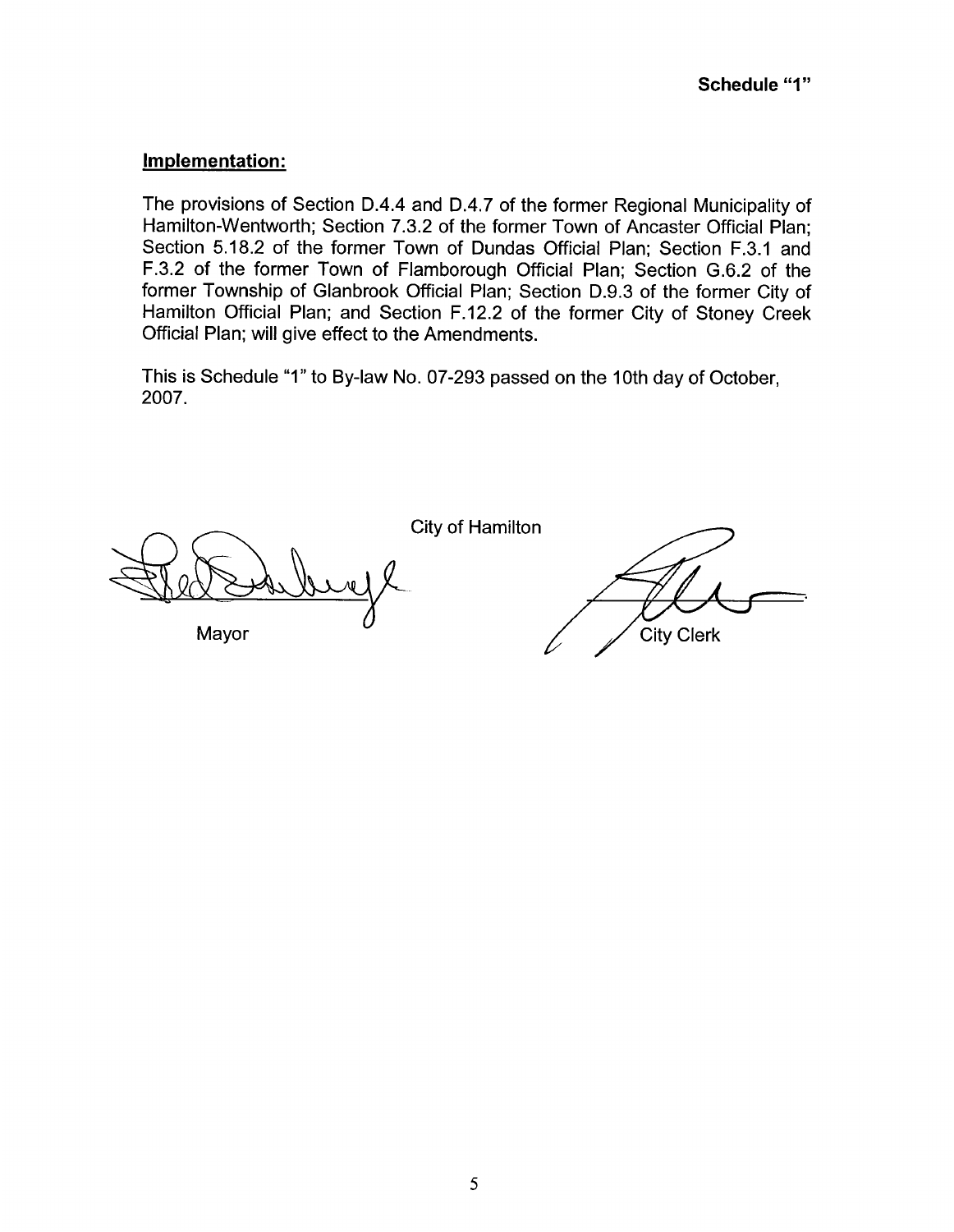